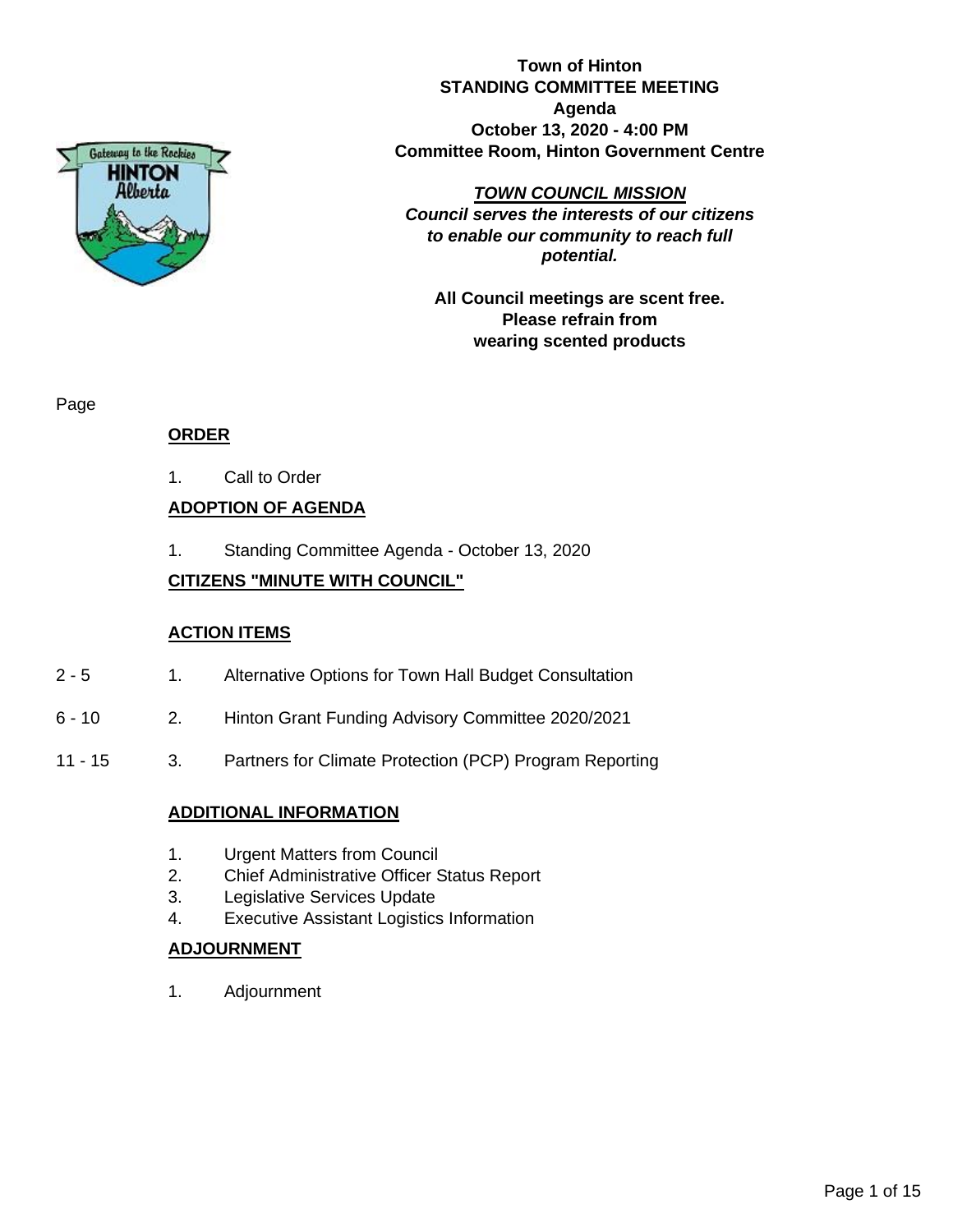

# **TOWN OF HINTON Administrative Report**

# ☒ **DIRECTION REQUEST** ☐ **REQUEST FOR DECISION** ☐ **INFORMATION ITEM**

**DATE:** Standing Committee Meeting of Council of October 13, 2020

**FROM:** Emily Olsen, Chief Administrative Officer

**RE**: **ALTERNATIVE OPTIONS FOR TOWN HALL BUDGET CONSULTATION**

## **Recommended Action**

*That Council direct Administration to carry out Option 1: Simplified Town Hall in November of 2020.*

*AND;*

*That Council direct Administration to prepare a report detailing recommendations on Options 2 and 3 in preparation for a future Town Hall and other organizational engagement events before end of Quarter 2, 2021.*

## **Background**

In late August 2020, following discussion regarding methods of public engagement in advance of the 2021 Budget Cycle, Council sought information from Administration regarding a hybrid online and inperson Town Hall event.

In 2019, Council held an in-person Town Hall event at the Performing Arts Theatre of Hinton (PATH). Council has spoken highly of this event, the format, and the engagement received. At that time, Administration also strove to find opportunities to receive input from all residents, regardless of their ability to attend in person.

Some of those investigations into potential tools have been utilized since March of this year, when COVID-19 forced Council Meetings to no longer be held in-person and required new technologies to be activated to enable open governance. Administration rapidly configured our Zoom Live Stream and Meeting solutions, and has successfully continued this practice through the pandemic. This capacity also been built into the Council Chambers now.

While this configuration is workable for our needs, there are options to deliver a higher quality product by upgrading to a higher-level software package. The increased package would offer administration better meeting management tools, wider audience/participant numbers, and enable organization wide access to the Zoom Web Conference or Seminar tools.

Town of Hinton Administration, similar to many other communities and organizations, are finding success with the Zoom meeting package. However, it is acknowledged that this is far from the only option available for web conferencing and streaming of engagement style events. Administration has also done preliminary investigations into other solutions outside of the currently used platform for Councils consideration.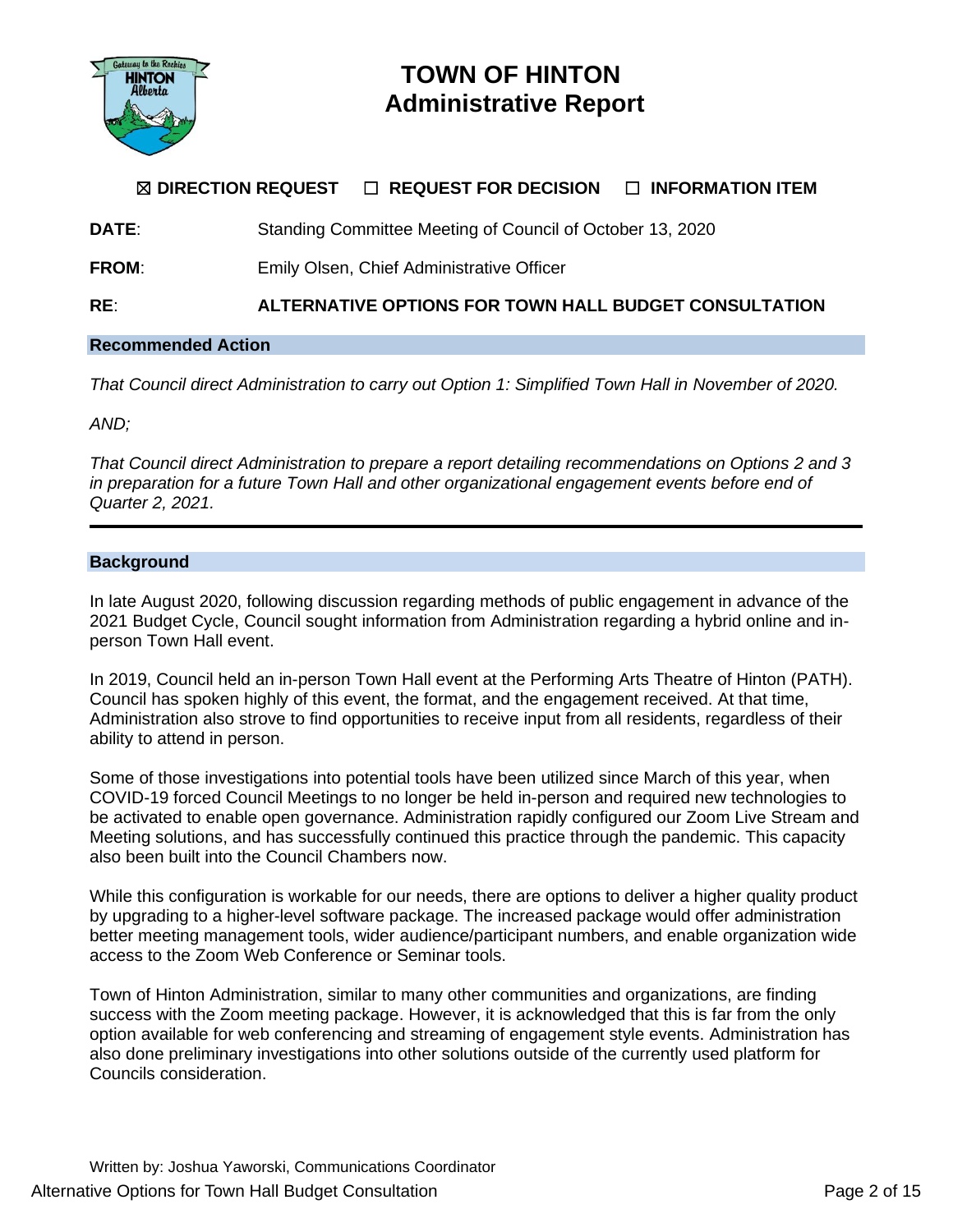## **Analysis**

All of the options below would necessitate staff time for the event, and the rental/equipment costs are anticipated to be below \$1,000.

## **Option 1: Zoom Current Configuration**

Option 1 represents maintaining the status quo. It would require no additional costs beyond the venue rental and staff time. The Town Hall would be held in the PATH, with limited outside organization attendance in line with the Art Society Hinton (ASH) and Government of Alberta COVID-19 measures. The event would be livestreamed, and users can submit questions in advance via email or during the session via the Youtube Live Chat.

This is a known, tested option that administration has become quite capable of managing in house. It would require minimum preparation, investment, and training, and will use established distribution channels to existing subscribers.

## **Option 2: Zoom Webinar Configuration w/ World Café Engagement Session**

Expanding on the previous option, this option requires an upgrade to the "Webinar/Conference" license class; this will give more flexibility to the organization for hosting meetings, and enable better meeting controls, including enabling operators to offer meeting hosts assistance, better breakout sessions, and can be accomplished with existing hardware and set ups for livestreaming.

This option's expanded technical ability also enables a seminar breakout session style opportunity, using the world café model to encourage small powerful conversations. The conversations would be structured around prompts solicited from the public in advance via social media and a print ad campaign. The opening address and following questions would be livestreamed for all to see; the breakout sessions would be held without livestreaming, but following the conclusion of the sessions the live stream would be resumed and session leaders would be responsible for sharing the learning and understandings from the conversations.

This would amount to an increased demand of Strategic Services, which would impact ongoing priorities and organization wide support.

The cost of this approach is a \$2700 license, plus the facility and staff time costs. However, this tier includes ten sub-licenses, which would function identical to our current inventory of pro licenses. As such, actual increased cost is unclear, but some savings would be realized.

## **Option 3: New Digital/Tele-Town Hall Configuration**

This option is presented for information and planning purposes, as administration cautions that they will require significant time and training of both staff and external users to understand access and interactions on new platforms. While this could be achieved before the completion of the budget cycle, organizational impacts would be noticeable.

There are numerous options available on the market for digital or tele-townhall events. Three encountered and evaluated by administration include:

a) StratCom – offering an all-in package with support included for tele-townhall events. This package has been quoted at \$3,549.76.

b) #NationBuilder – offering an expansive engagement platform that could be beneficial across the organization as a subscription, with the ability to add services as needed. >\$1500 USD. This option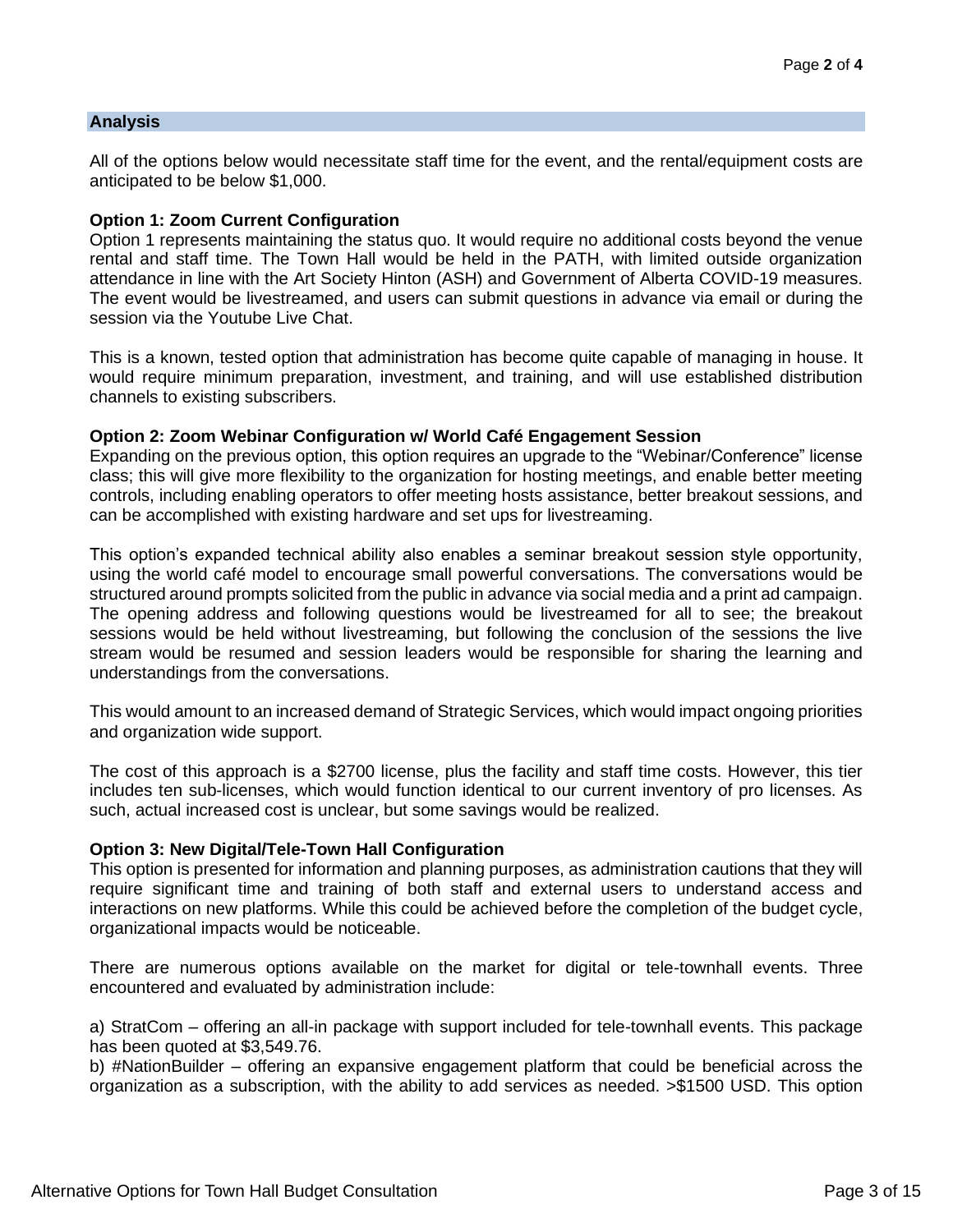would require subscription to engagement platform at a cost of \$90 monthly, with the Tele-townhall a la carte add on of \$375. Other costs for streaming are possible

c) TeleTownHall – the traditional choice of many American governments and organizations, this phoneline driven technology offers a la carte solutions scalable to our needs. This option is starting at \$1800, plus addons for support, training, streaming and transcription.

These listings are acknowledged to be non-exhaustive. Each are provided due to reviews and endorsements of other Governments; it is possible that other, perhaps Canadian, options are available. Each of the above have individual benefits and challenges, as detailed.

## **Option 4: Previous Year's Town Hall Configuration**

This option would see administration duplicate last year's process for the Town Hall, holding the event in person (with limited outside organization attendance in line with the ASH and Government of Alberta COVID-19 measures). The video of the event would be posted online afterwards for residents.

## **Conclusion**

While Administration does see the potential benefit of any of the potential platforms for Option 3, completion before the end of this budget cycle would require un-forecasted budgetary impact and necessitate the reallocation of resources that would result in delays of service to Strategic Services internal customers. It is the recommendation of Administration that Council consider Option 1 for 2020 and pursue either Option 2 or 3 in early 2021 in preparation for the following cycle.

## **Implications of Decision**

| <b>Financial Implications</b>      |                                                                                                                      |  |  |  |
|------------------------------------|----------------------------------------------------------------------------------------------------------------------|--|--|--|
| <b>Items</b>                       | <b>Comments</b>                                                                                                      |  |  |  |
| <b>Operating Cost/Implications</b> | All options necessitate facility rental and staff time;<br>please review individual options for costing information. |  |  |  |
| <b>Capital Cost</b>                | \$0                                                                                                                  |  |  |  |
| <b>Budget Available</b>            | N/A                                                                                                                  |  |  |  |
| Source of Funds                    | \$0                                                                                                                  |  |  |  |
| <b>Unbudgeted Costs</b>            | \$0                                                                                                                  |  |  |  |

**Level of Service Implications:** The recommendation would see no level of service change this year, but recognizes the potential to deliver a better, more engaging product in the future and provides Council opportunity to direct administration to report on better options at such a time at which in depth comprehensive research and evaluation can be completed.

**Public Engagement:** The Town Hall itself is a public engagement activity. In years past, we have incorporated other tools into the event; with shared materials and devices a concern in a public facing event occurring at this time, it is recommended that we focus on non-risk laden engagement opportunities and re-evaluate at a later date.

**Communications:** Communications is tasked with facilitating a communications plan using mixed media to entice viewers/participants.

**Risk / Liability**: With any live event, risks are numerous (technological challenges, random acts of chance or humanity), and that is not reduced in a COVID-19 environment. The restrictions in place both at the PATH, and overarching provincial restrictions, each may help reduce risk, but seated events of this nature are recognized as significant risks at this time. In addition, limited timelines are an important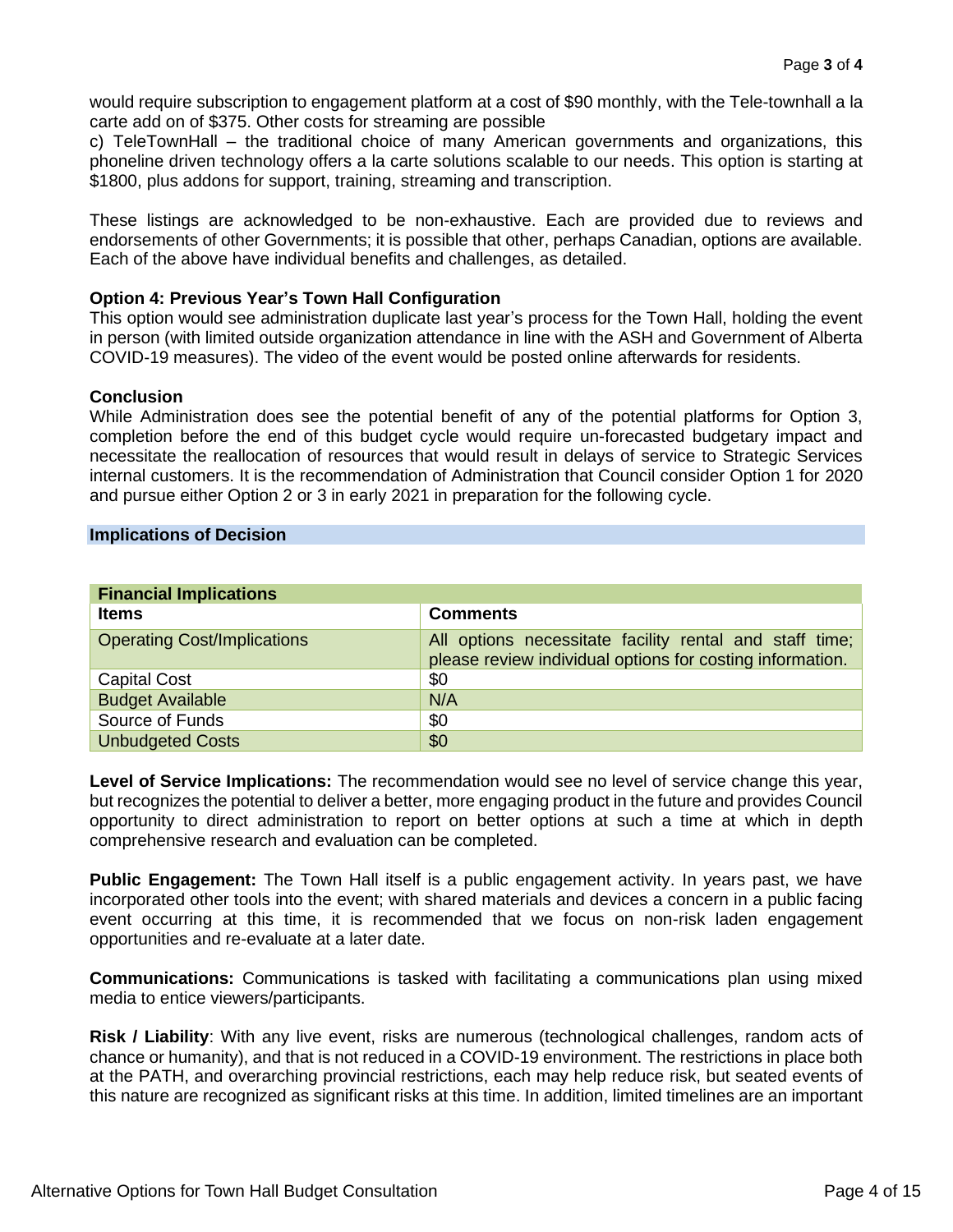factor; rescheduling this event in time to be of value in budget proceedings will be difficult, a narrow window of time will be available. This narrow window is itself a motivating factor for moving forward in the same manner as the previous year, vs aiming to grow the event.

| <b>Legislative Implications</b>                            |                           |                                                                           |  |  |  |  |
|------------------------------------------------------------|---------------------------|---------------------------------------------------------------------------|--|--|--|--|
| <b>Conforms with:</b>                                      | Yes/No/<br><b>Partial</b> | <b>Comments</b>                                                           |  |  |  |  |
| <b>Council's Strategic Plan</b>                            | <b>Yes</b>                | Objective 3.1, KS 3.1.4: Build relationships with community<br>connectors |  |  |  |  |
| <b>Community Sustainability</b><br><b>Plan</b>             | No.                       |                                                                           |  |  |  |  |
| <b>Municipal</b><br><b>Policies</b><br>or<br><b>Bylaws</b> | <b>Yes</b>                | <b>Public Participation Policy #1209</b>                                  |  |  |  |  |
| <b>Provincial Laws or MGA</b>                              | Yes                       |                                                                           |  |  |  |  |
| <b>Other Plans or Policies</b>                             | N/A                       |                                                                           |  |  |  |  |

## **Options / Alternatives**

1. That Council direct Administration to carry out Option 1: Simplified Town Hall in November of 2020.

AND;

That Council direct Administration to prepare a report detailing recommendations on Options 2 and 3 in preparation for a future Town Hall and other organizational engagement events before end of Quarter 2, 2021.

- 2. That Council direct administration to carry out Option 2: Zoom Webinar Configuration
- 3. That Council direct Administration to carry out the selection of a new Digital Town Hall configuration as per purchasing policy.
- 4. That Council accept this report for information and hold the in person Town Hall, recorded and posted afterwards for residents as per 2019 cycle.

## **Attachment(s)**

None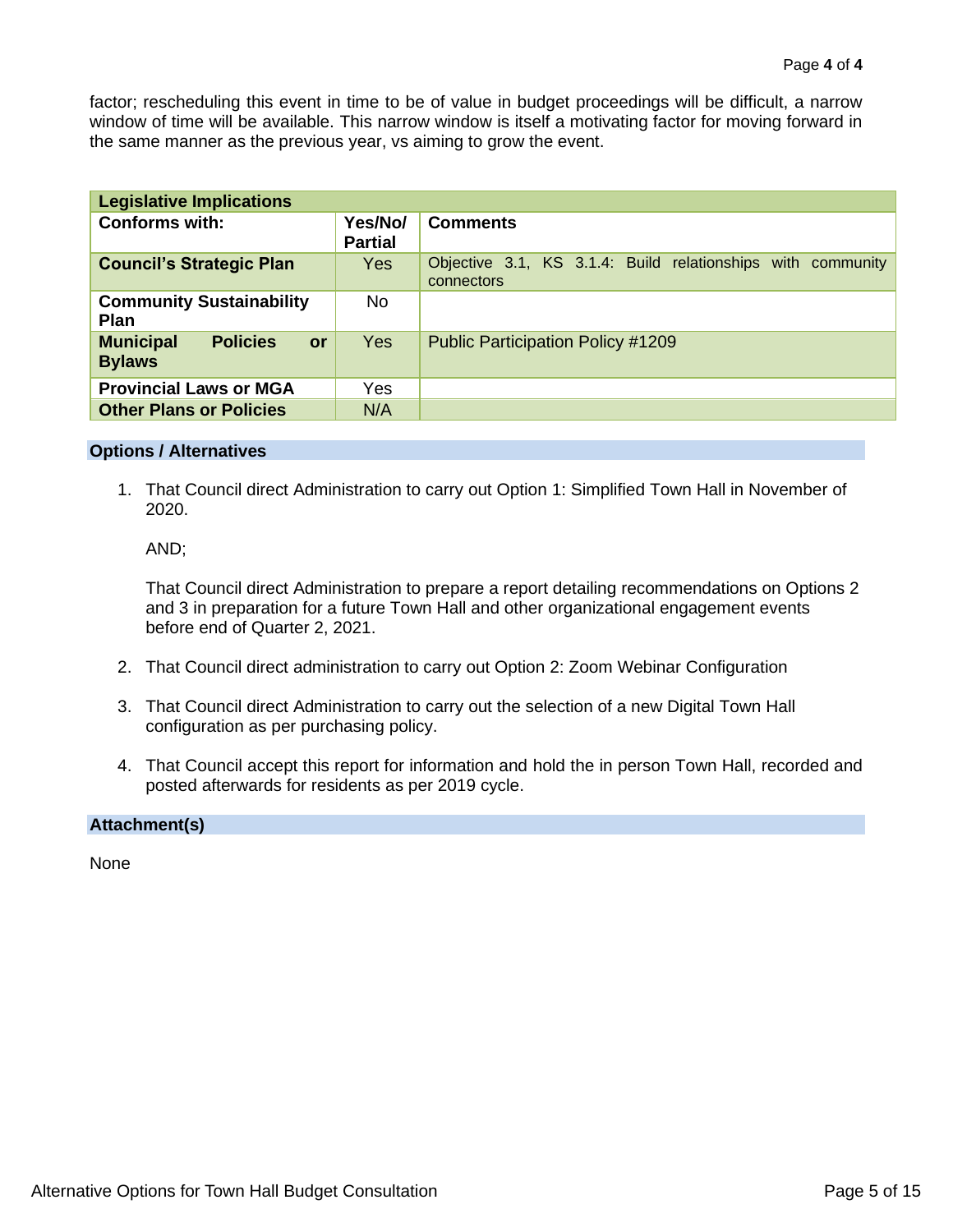

# **TOWN OF HINTON Administrative Report**

# ☒ **DIRECTION REQUEST** ☐ **REQUEST FOR DECISION** ☐ **INFORMATION ITEM**

**DATE**: Standing Committee Meeting of October 13, 2020

**FROM:** Emily Olsen, Chief Administrative Officer

**RE**: **HINTON GRANT FUNDING ADVISORY COMMITTEE 2020/2021**

## **Recommended Action**

*That Committee direct Administration to bring forward a list of candidates for the Hinton Grant Funding Advisory Committee to the October 20,2020 Organizational Meeting, and that the Committee's one-year term be inclusive of advising Council on the awarding the 2020 Fall intake of the Community Grant.* 

#### **Background**

Each year at the Organizational Meeting, Council appoints interested members of the public to Boards and Committees as per the Council Committees Bylaw 1070-4, and in alignment with the Bylaw and Terms of Reference associated with each of the Committees.

On October 23, 2018 Council provided the following motion with respect to the configuration of the Hinton Grant Funding Advisory Committee:

"That Deena Fuller, Jessica Hearsey, Kathy Rees, and Nancy Robbins be appointed to Hinton Grant Funding Advisory Committee for a one-year term and that any remaining positions be filled by representatives from the Hinton Municipal Library Board and/or CEAC".

The one-year term referenced in the above motion, allowed those Committee members to advise on the awarding of grant funds associated with Community Grant Intake #1 (spring) & #2 (fall) in 2019. However, due to administrative oversight, Council did not appoint Hinton Grant Funding Advisory Committee members at the 2019 Organizational Meeting, as is reflected in the Minutes (Attachment #1).

Due to the COVID-19 pandemic and uncertainty surrounding Town funds, the 2020 spring intake of the Community Grant was not conducted this year. However, Administration has been directed to proceed with the 2020 fall intake of the Community Grant. It is due to the postponement of the spring intake, that Administration did not recognize the lack of appointed Committee members at an earlier date.

## **Analysis**

To correct the oversight mentioned above, and to ensure that grant funds can be awarded in 2020, Administration has placed a call for applications to the Hinton Grant Funding Advisory Committee. Given the following timeline: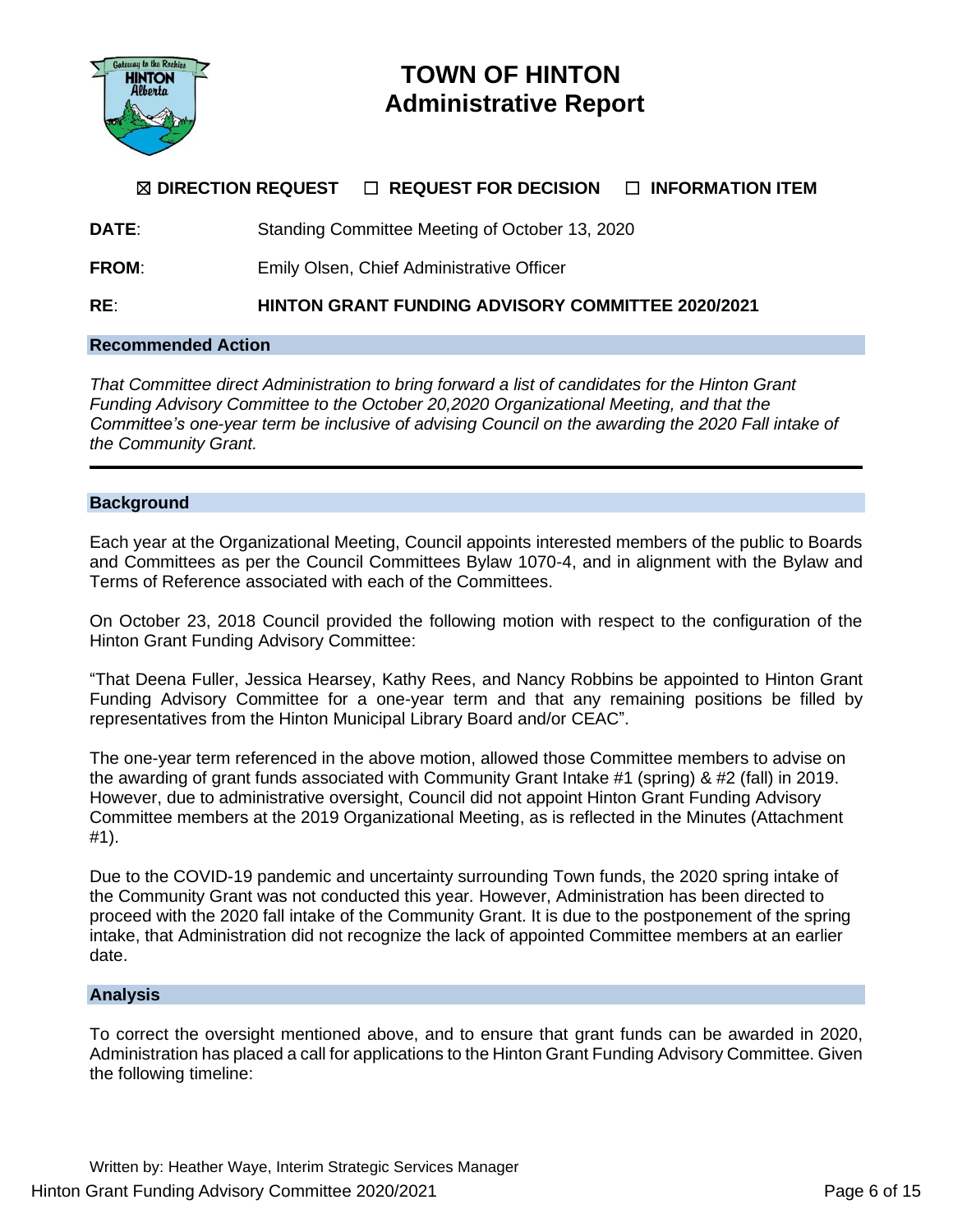- ➢ Community Grant Fall Intake Submission Deadline: October 16, 2020
- ➢ 2020 Organizational Meeting: October 20, 2020
- ➢ Hinton Grant Funding Advisory Committee Training: End of October/First Week of November
- ➢ Hinton Grant Funding Advisory Committee Delegation: Mid November 2020
- ➢ Community Grant Funds Awarded: Mid-Late November 2020

Council has two options for how to proceed with appointing Committee membership, and allocation of both the 2020 and 2021 Community Grant funds:

- 1. Council appoint Community Grant Funding Advisory Committee members during the 2020 Organizational Meeting for the 2020 Fall intake of the Community Grant, and appoint a second set of members for a one year term to advise on the awarding of the 2021 Community Grant (Intakes 1 & 2).
- 2. Council appoint Community Grant Funding Advisory Committee members during the 2020 Organizational Meeting for a one year term, that due to the timelines associated with the 2020 Fall intake of the Community Grant, will allow the appointed Committee members to advise on funding for:
	- o Fall Intake 2020
	- o Spring Intake 2021
	- o Fall Intake 2021

## **Implications of Decision**

There are no immediate financial implications associated with providing direction to Administration with respect to how Council would like to appoint Committee membership.

Additional administrative time will be required to provide training to Committee members should Council decide to appoint one membership for the 2020 Fall intake, as well as a second membership for the 2021 Community Grant intakes.

| <b>Financial Implications</b>      |                 |  |  |
|------------------------------------|-----------------|--|--|
| <b>Items</b>                       | <b>Comments</b> |  |  |
| <b>Operating Cost/Implications</b> | \$0             |  |  |
| <b>Capital Cost</b>                | \$0             |  |  |
| <b>Budget Available</b>            | N/A             |  |  |
| Source of Funds                    | \$0             |  |  |
| <b>Unbudgeted Costs</b>            | \$0             |  |  |

## **Level of Service Implications:**

The public will experience no change in the level of service provided by the Advisory Committee.

## **Public Engagement:**

No public engagement is required.

## **Communications:**

Advertisements have been placed in the Hinton Voice calling for Committee applicants. Notices have also been distributed through Civic Send and the Town website.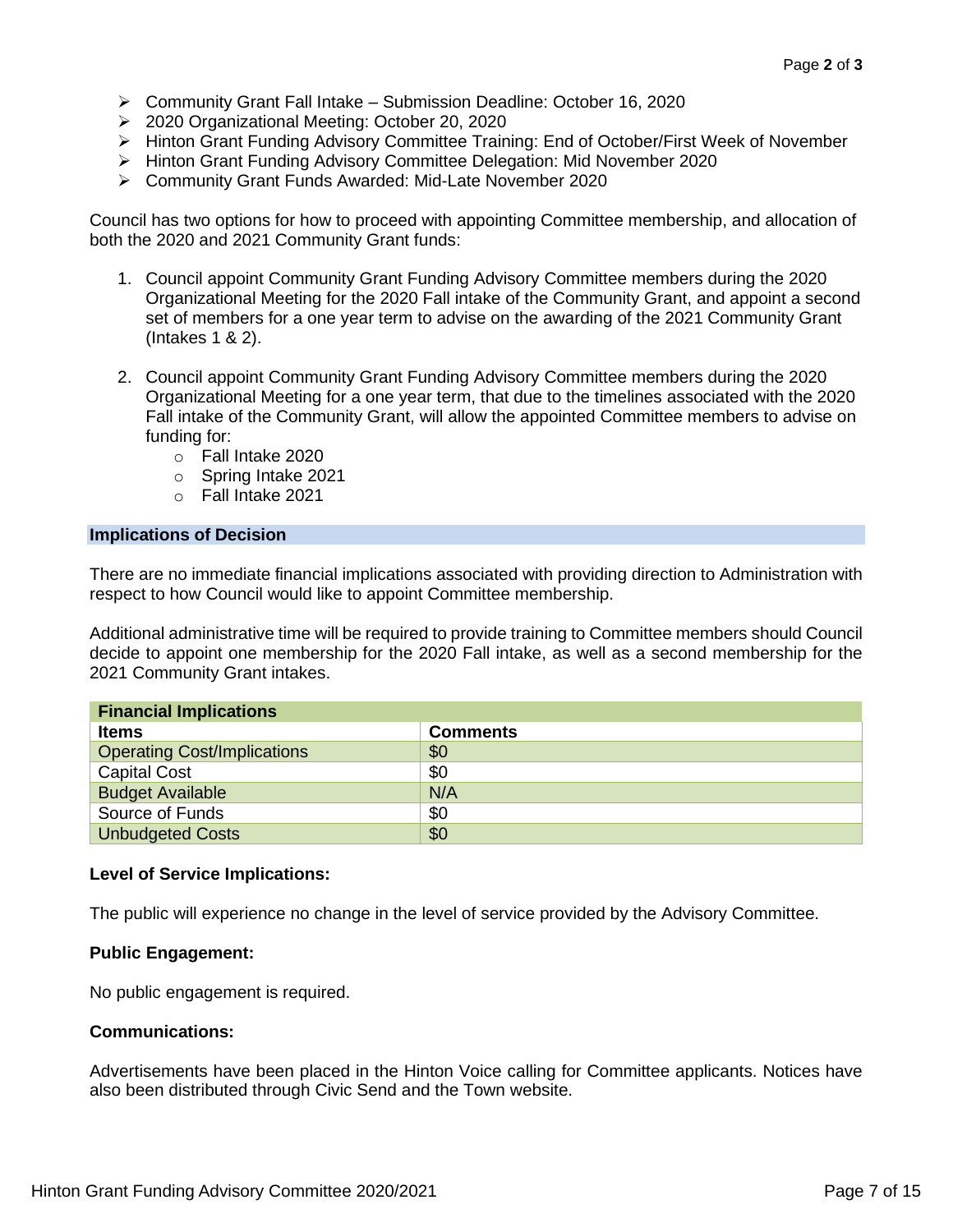## **Risk / Liability**:

Council will not be in breach of the Community Grant Funding Advisory Committee Bylaw 1085, as it does not speak to number of intakes the Committee may advise on, but rather speaks to the length of time the Committee and its members are to be active, which is a one year term.

| <b>Legislative Implications</b>                            |                           |                                                                                                                                                                          |
|------------------------------------------------------------|---------------------------|--------------------------------------------------------------------------------------------------------------------------------------------------------------------------|
| <b>Conforms with:</b>                                      | Yes/No/<br><b>Partial</b> | <b>Comments</b>                                                                                                                                                          |
| <b>Council's Strategic Plan</b>                            | Yes.                      | KS 1.1.1: Collaborate through partnerships.<br>KS 1.2.1: Work with partners to retain youth citizenship<br>KS 3.1.4: Build relationships with community connectors.      |
| <b>Community Sustainability</b><br><b>Plan</b>             | Yes                       |                                                                                                                                                                          |
| <b>Policies</b><br><b>Municipal</b><br>or<br><b>Bylaws</b> | <b>Yes</b>                | <b>Bylaw 1085 Hinton Grant Funding Advisory Committee</b><br>Policy 096 Quality of Life Grant Program<br>Policy 085 Coordinated Support for Major Non-Profit Initiatives |
| <b>Provincial Laws or MGA</b>                              | Yes                       | Councils are permitted to provide grant funding under the MGA and<br>Alberta Law.                                                                                        |
| <b>Other Plans or Policies</b>                             | <b>No</b>                 |                                                                                                                                                                          |

## **Options / Alternatives**

- 1. That Committee direct Administration to bring forward a list of candidates for the Hinton Grant Funding Advisory Committee to the October 20,2020 Organizational Meeting, and that the Committee's one-year term be inclusive of advising Council on the awarding the 2020 Fall intake of the Community Grant.
- 2. That Committee direct Administration to bring forward a list of candidates for the Hinton Grant Funding Advisory Committee to the October 20,2020 Organizational Meeting, for the purpose of advising Council on the awarding of the 2020 Fall intake of the Community Grant only, and to provide an additional set of candidates to be appointed membership for a one-year term as related to Intake 1 & 2 of the 2021 Community Grant.

## **Attachment(s)**

Attachment 1: 2019 Organizational Meeting Minutes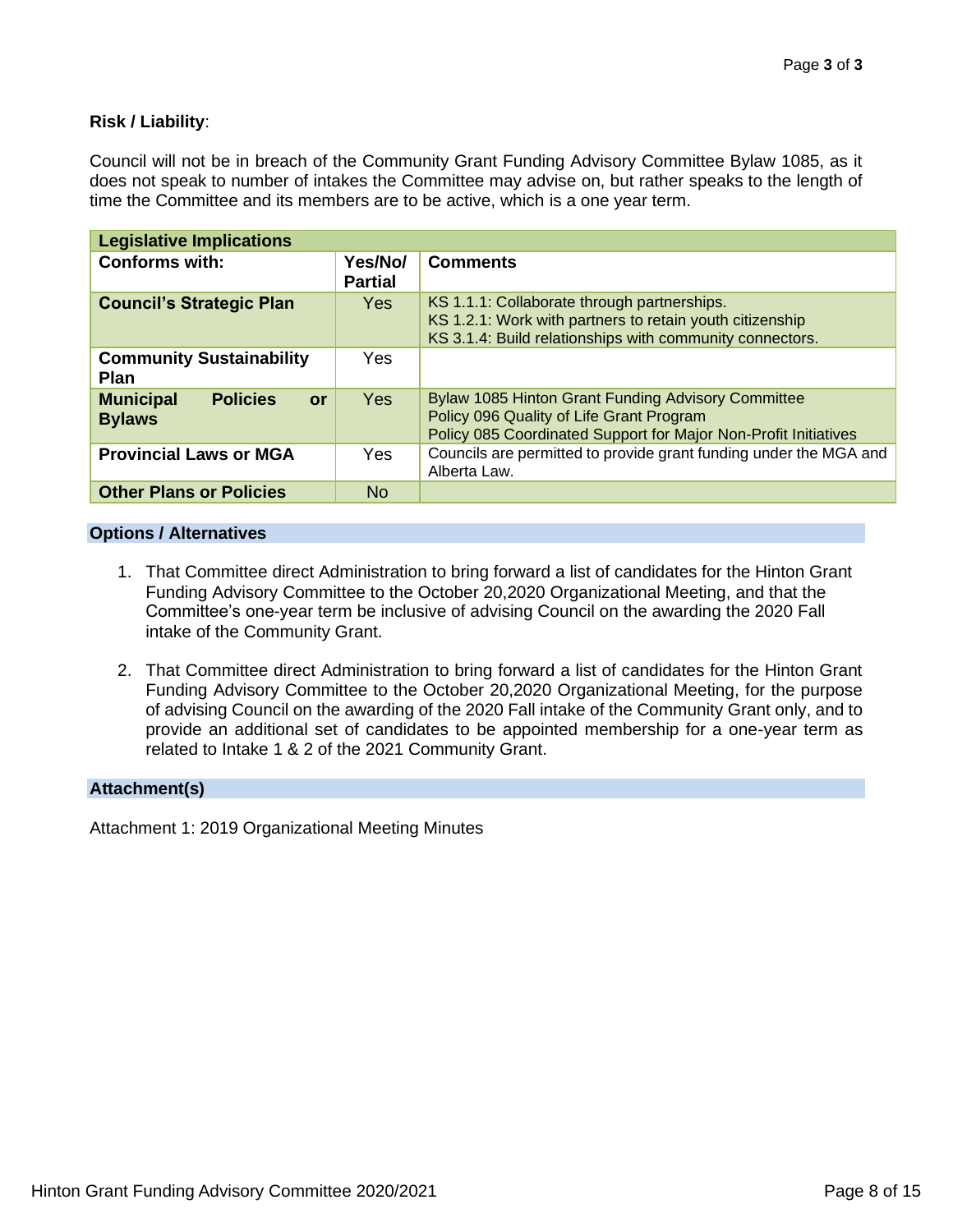

## **TOWN OF HINTON Organizational Meeting of Council** October 22, 2019 **Council Chambers**

PRESENT: Mayor Marcel Michaels, Councillors Trevor Haas, Ryan Maguhn, Dewy Nelson, **Tyler Waugh** 

## Absent:

**Councillors Albert Ostashek, JoAnn Race** 

ALSO PRESENT: Martin Taylor, Chief Administrative Officer; Hans van Klaveren, Acting Director of Community Services; Emdad Haque, Director of Infrastructure Services, Todd Martens, Protective Services Manager, Emily Olsen, Strategic Services Manager, Terri Williams, Legislative Clerk, Wendy Anderson, Executive Assistant

## **ORDER**

Mayor Michaels called the 2019 Organizational Meeting of council to order at 4:08 p.m.

## **ADOPTION OF AGENDA**

NELSON - That the Agenda for the Organizational Meeting of Council for October 22, 2019 be adopted as presented.

**Carried Unanimously** 

## **IN CAMERA**

MAGUHN - That the Organizational Meeting of Council move In Camera at 4:10 p.m. **Carried Unanimously** 

WAUGH - That the Organizational Meeting of Council move out of In Camera at 4:21 p.m. **Carried Unanimously** 

## **ACTION ITEMS**

Refer to the Organizational Meeting of Council Agenda package for October 22, 2019 for detailed background information on these decisions.

1. 2019 - 2020 Organizational Meeting

2019 – 2020 Council Meeting Schedule

MAGUHN - That Council approve the 2019 - 2020 Council Meeting Schedule as presented. **Carried Unanimously**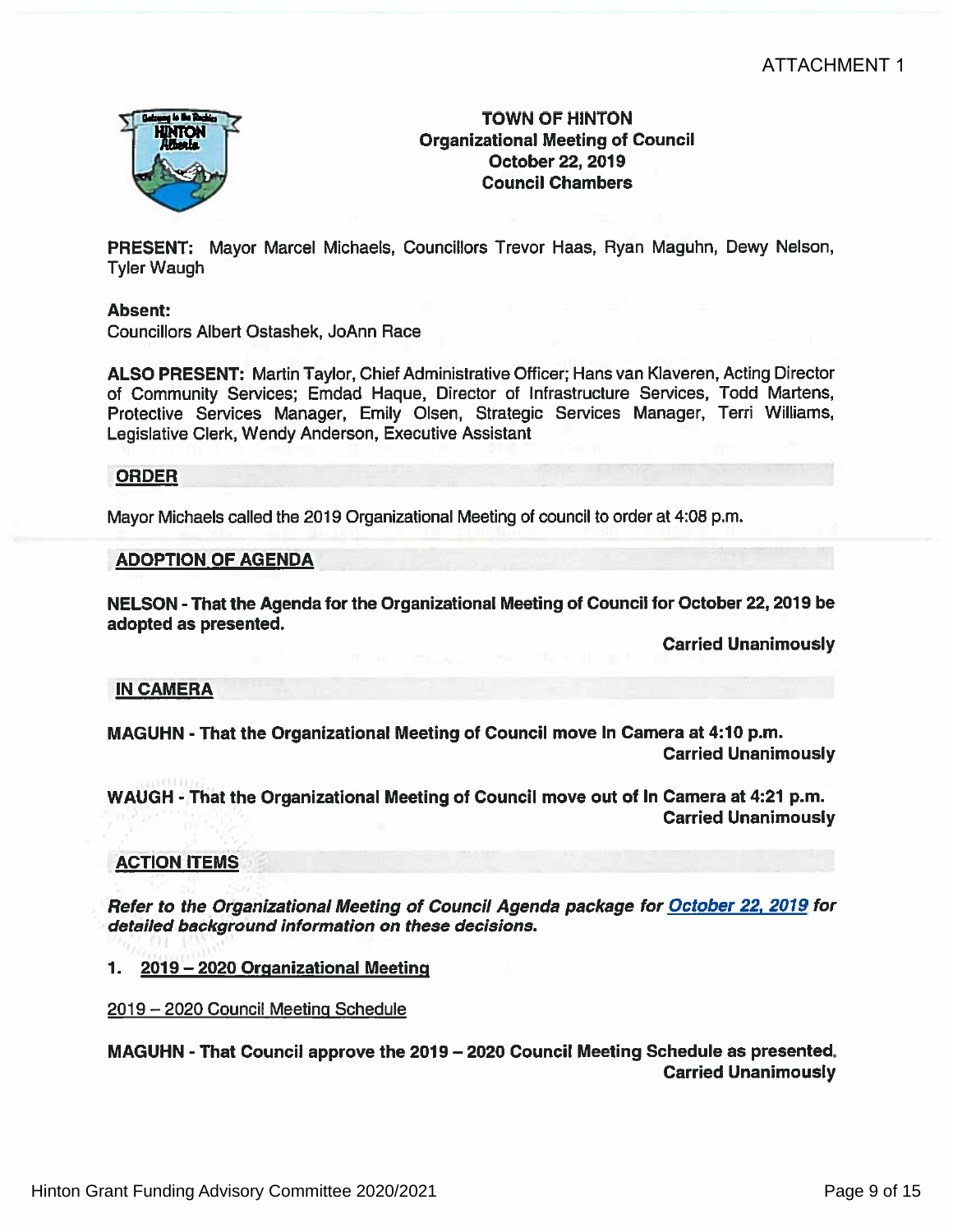# 2019 - 2020 Councillor Board and Committee Appointments

WAUGH - That Council approve the 2019 - 2020 Councillor Boards and Committee appointments as amended.

**Carried Unanimously** 

# **Public Members Boards and Committees Appointments**

NELSON - That Jace Rush, Scott Kovatch and Hanna Siermachesky be appointed to the Hinton Municipal Library Board for a two-year term to the 2021 Organizational Meeting. **Carried Unanimously** 

HAAS - That Hunter Laurila, Kadence Rogiani, Liam Baxter, Lila Underwood, Phoenix Gledhill, Trinity Aldridge, Ella Kempin and Ethan Jahnke be appointed to Hinton Youth Advisory Council for a one-year term.

**Carried Unanimously** 

MAGUHN - That Leigh Beamish be appointed to Intermunicipal SDAB and ARB Committee for a three-year term.

**Carried Unanimously** 

## **ADJOURNMENT**

NELSON - That the Organizational Meeting of Council adjourn at 4:34 p.m.

**Carried Unanimously** 

**Mayor** 

**Legislative Clerk**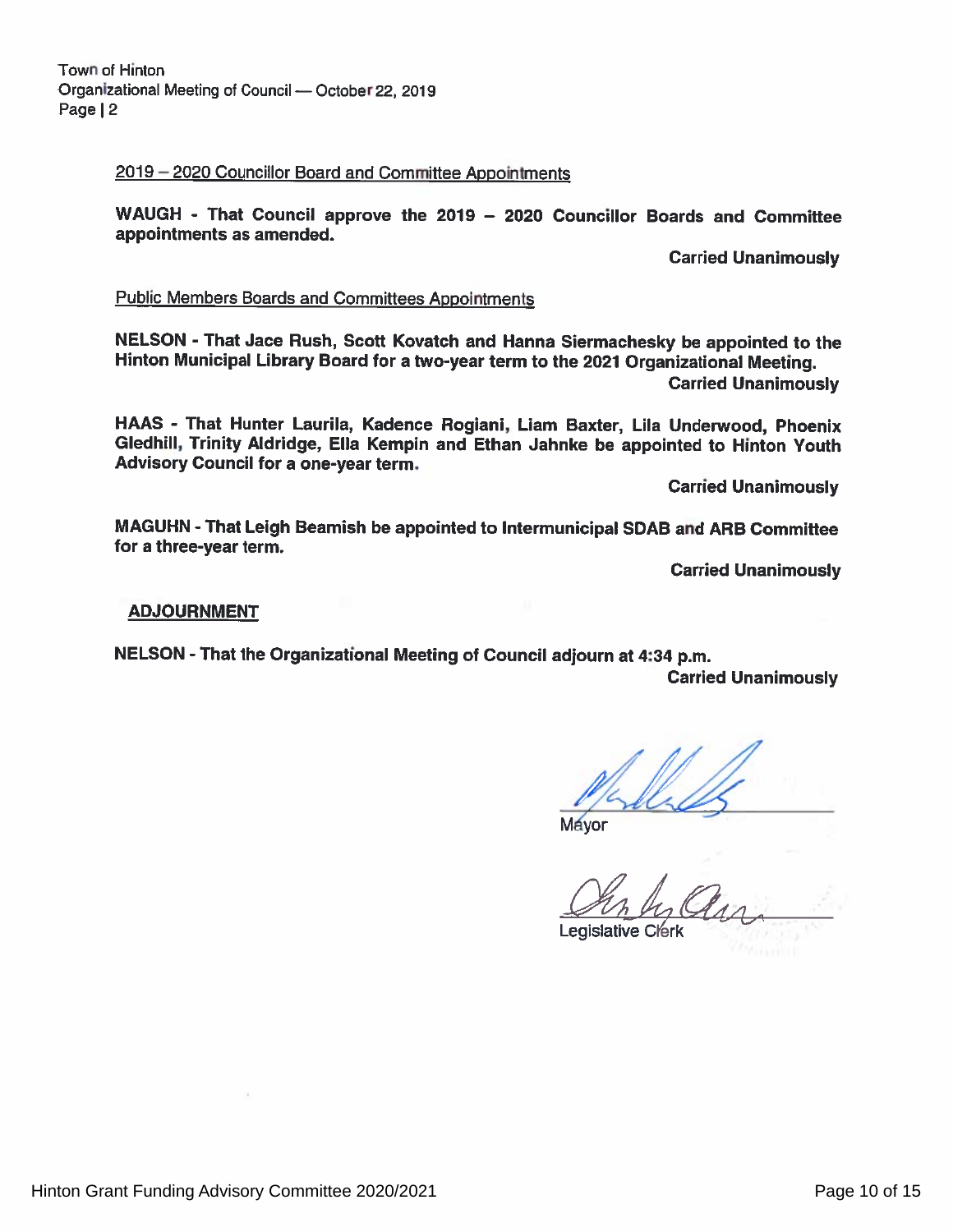

# **TOWN OF HINTON Administrative Report**

## ☒ **DIRECTION REQUEST** ☐ **REQUEST FOR DECISION** ☐ **INFORMATION ITEM**

**DATE**: Standing Committee Meeting October 13, 2020

**PRESENTED BY**: Emily Olsen, Chief Administrative Officer

**RE**: **PARTNERS FOR CLIMATE PROTECTION (PCP) PROGRAM REPORTING**

## **Recommended Action**

*That Committee receive the Partners for Climate Protection (PCP) Program Report for information.*

*And that Committee direct Administration to engage with the Community Engagement Advisory Committee (CEAC) to recommend emission reduction targets to Council as part of milestone 2 of the Partners for Climate Protection Program.*

## **Background**

The Partners for Climate Protection (PCP) Program is a network for Canadian municipal governments that have committed to reducing greenhouse gases and acting on climate change. PCP program is the Canadian component of the International Council for Local Environmental Initiatives (ICLEI) Cities for Climate Protection (CCP) network, involving more than 1,100 communities worldwide. PCP program is a partnership between the Federation of Canadian Municipalities (FCM) and ICLEI.

The PCP program empowers municipalities to take action against climate change through a fivemilestone framework that helps members:

- 1. Create a greenhouse gas emissions inventory and forecast
- 2. Set an emissions reductions target
- 3. Develop a local action plan
- 4. Implement the local action plan or a set of activities
- 5. Monitor progress and report results

On May 7, 2019 Council passed a motion to communicate to the Federation of Canadian Municipalities (FCM) its commitment to achieving the milestones set out in the Partner for Climate Protection fivemilestone framework. At the same meeting Council passed a motion (Council action item #1767) directing Administration to prepare project timeline and budget for Council's approval as part of the annual budget process regarding the PCP program.

In completing the application to FCM an administrative and elected official contact was required to be provided. On June 18, 2019 Council passed the motion that Council appoint the, Chief Administrative Officer as the Corporate Staff Person and Councillor Dewly Nelson as the Elected Official to oversee implementation of the Partners for Climate Protection (PCP) milestones and be the points of contact for the PCP program within the municipality.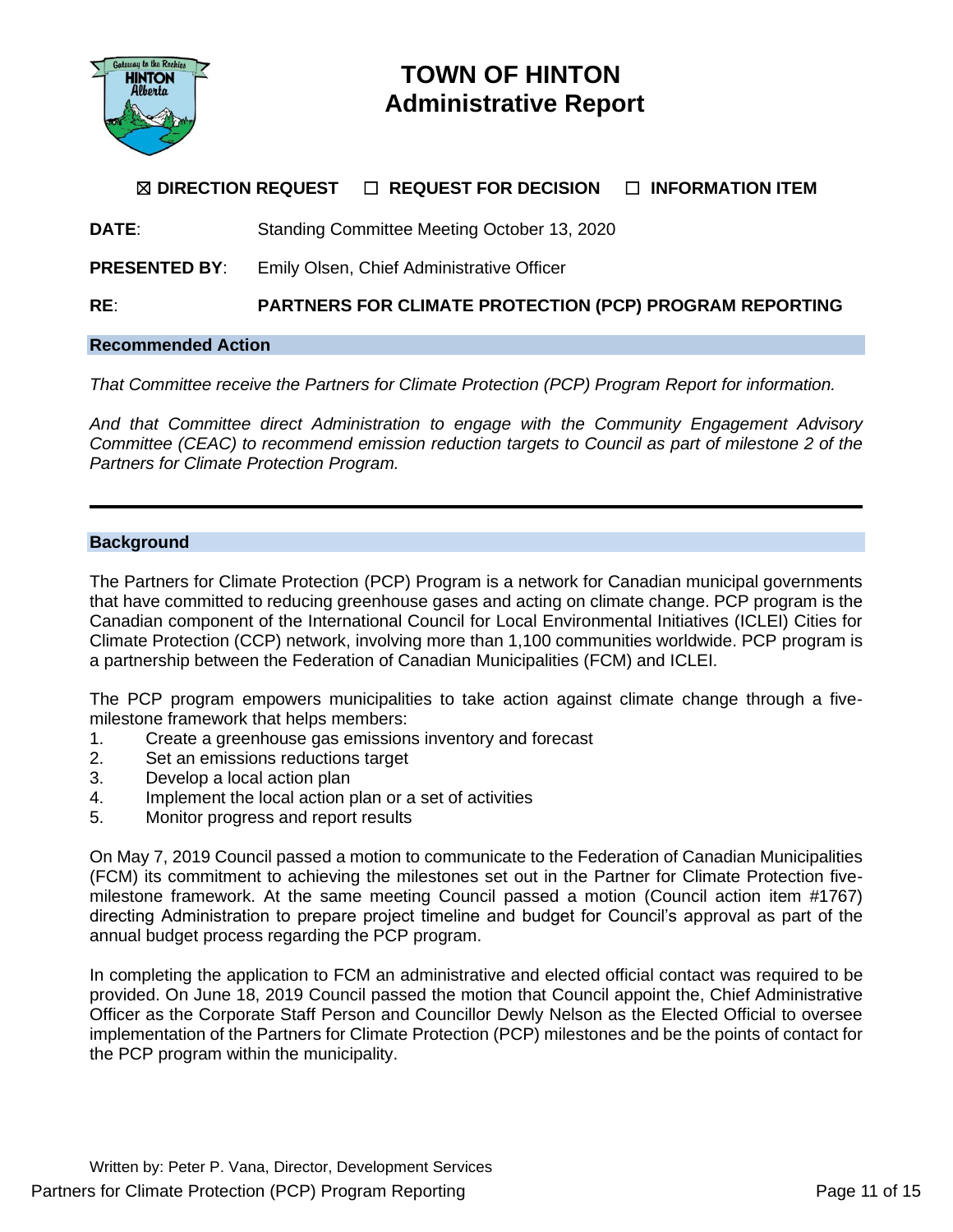During 2018 and 2019, Hinton participated in the Energy Futures Lab (EFL) Roadshow sponsored by The Natural Step Canada and funded by FCM. The objectives of the EFL Roadshow were to: Increase the level of understanding about the transition to alternate energy systems; explore the polarity that an energy transition can create; establish a commitment by community members to take actions or next steps; and identify at least one project or next step. The results from the Roadshow also contributed to Hinton's understanding of where the Town is relative to the "maturity scale" to initiate the first milestone step in the PCP program.

The Town has now completed the Greenhouse Gas (GHG) Maturity Scale report under the FCM program requirements, and this work has enabled the Town to complete milestone 1 of the PCP program. The Delphi Group was engaged to assist the Town in both completing the Maturity Scale report and the milestone 1 reporting. As part of this work, Delphi Group established corporate and community GHG emission inventories, GHG projections, and options for reducing corporate and community GHG emissions.

## **Analysis**

2018 was the baseline year used to establish the emission and energy levels for the Town of Hinton. 2030 was the target year used for projecting future GHG and energy levels. The Town's (corporate) greatest source of GHG emissions is from the landfill (80.5%) followed by buildings (15.3%). The Town's greatest source of energy use is from natural gas (59.7%) followed by electricity use (25.8%).

In the overall community, the highest levels of GHG emissions are from on-road transportation use (38.2%) and then followed by an equal distribution among commercial and institutional (20.9%), manufacturing (20.8%), and residential (19.9%) uses. The energy source at the community level comes from natural gas (61.6%) and electricity (38.4%).

The Delphi Group prepared a list of potential corporate and community inventory reduction opportunities. Under the corporate category the Delphi Group recommended a number of building, solid waste, fleet and water and wastewater activities to improve energy efficiencies, reduce operating costs and reduce GHG emissions. At the community level, Delphi Group identified opportunities in the categories of residential, commercial / institutional, transportation and solid waste to improve energy efficiencies and reduce GHG emissions. All the opportunities were also ranked by priority. The Delphi Group used the opportunities identified to prepare a potential emissions reduction target for the year 2030. The projections produced indicate that the Town has the potential to reduce its 2018 corporate GHG emission levels by 20%, and the community GHG emissions by 6% by 2030. Figure 1 illustrates the corporate emissions wedge projection and Figure 2 shows the community projection to 2030.

To complete milestone 2, Administration recommends working with the CEAC committee. The process for engagement will be for Administration to inform the committee of the finding in the milestone 1 report. Administration would also provide CEAC with targets and initiatives from other similar communities for comparison purposes. Administration and CEAC would then work collaboratively to recommend reduction targets for the Town and the community. The milestone 2 process generally involves one to two meetings to complete. Administration will present the final recommendations for emission and energy reduction targets to Council for approval. Administration is suggesting working with the CEAC committee as this committee was directly involved with implementing the 2011 Community Sustainability Plan. The CEAC committee will be a key stakeholder in preparing an action plan (milestone 3) and empowering the committee on specific community reduction targets (milestone 4) in the future.

Council passed a motion (Council action item #1767) directing Administration to prepare project timeline and budget for Council's approval as part of the annual budget process regarding the PCP program.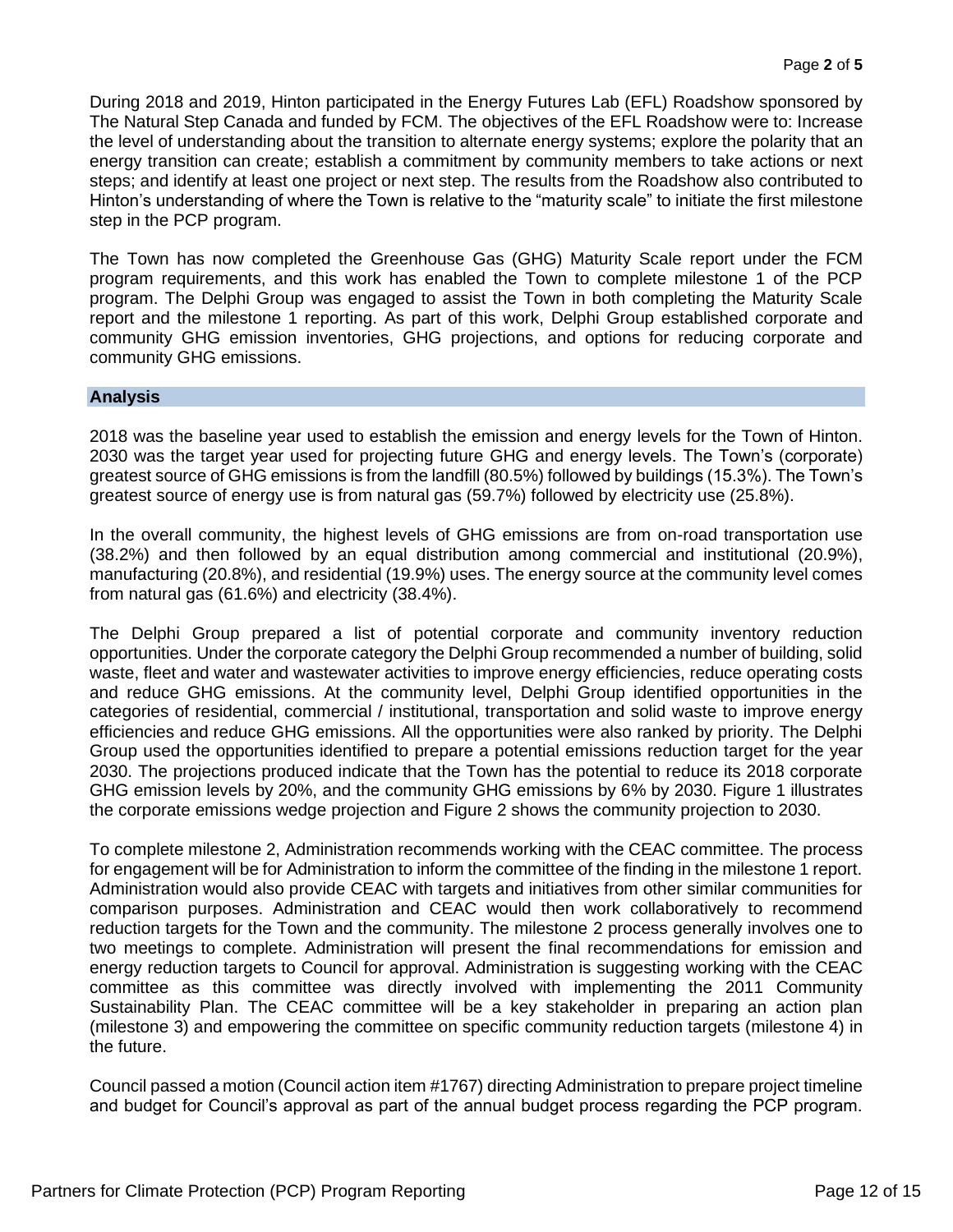The projected timeline to complete the PCP program given existing resources is estimated to take up to six years. Milestone 2 is proposed to be completed in 2021. Milestone 3 (preparing the action plan) is proposed to be started in 2022 and completed in 2023. Milestone 4 (implementing the action plan) and milestone 5 (monitoring the plan) will be carried out over the following three years, subject to the recommendations from the action plan, and approval of future capital and operating budgets.







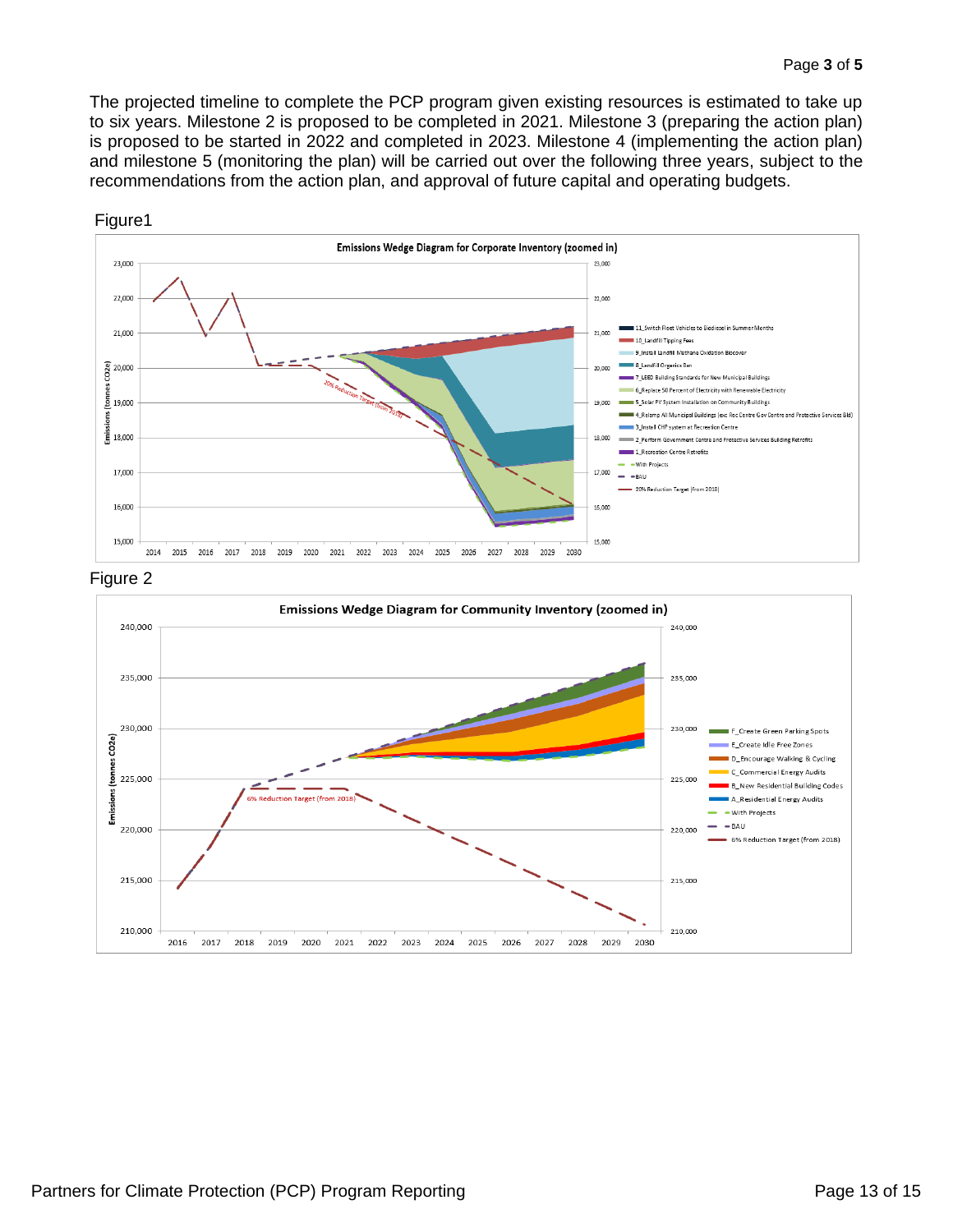## **Implications of Decision**

| <b>Financial Implications</b>                                   |                                                                                                                                                               |  |  |  |  |
|-----------------------------------------------------------------|---------------------------------------------------------------------------------------------------------------------------------------------------------------|--|--|--|--|
| <b>Items</b>                                                    | <b>Comments</b>                                                                                                                                               |  |  |  |  |
| <b>Operating Cost/Implications</b>                              | No immediate operating implications with completing<br>milestone 2, however, will have potential long-term<br>operating reductions during milestones 4 and 5. |  |  |  |  |
| <b>Capital Cost</b>                                             | N/A                                                                                                                                                           |  |  |  |  |
| <b>Budget Available</b>                                         | \$0                                                                                                                                                           |  |  |  |  |
| Source of Funds                                                 | N/A                                                                                                                                                           |  |  |  |  |
| <b>Budgeted Amount</b><br>$\circ$                               |                                                                                                                                                               |  |  |  |  |
| Grants (successful/unsuccessful)<br>$\circ$                     | The potential for FCM grants will be investigated prior to<br>initiating milestone 3.                                                                         |  |  |  |  |
| <b>Unbudgeted Costs</b>                                         | \$0                                                                                                                                                           |  |  |  |  |
| Options for where to acquire the<br>$\Omega$<br>necessary funds |                                                                                                                                                               |  |  |  |  |

## **Level of Service Implications**

o Approving the RFD recommendation will not impact service levels.

## **Public Engagement**

o Milestone 2 of the PCP program will be a collaborative session with the CEAC committee.

## **Communications**

o The outcomes of Council's decision will be placed in the local newspaper under Council updates and posted on Civicsend.

## **Risk / Liability**

- o There is no risk or liability in setting the milestone 2 targets for the corporation or community.
- o There are long-term operational and financial benefits to establishing and implementing energy efficiency changes in the corporation and community. In the long-term, the operational changes will translate into reduced GHG emissions in the community.

| <b>Legislative Implications</b>                            |                           |                                                                                                                                                                                                                                                                                                                                                                                                                                                                                                      |  |  |  |  |  |
|------------------------------------------------------------|---------------------------|------------------------------------------------------------------------------------------------------------------------------------------------------------------------------------------------------------------------------------------------------------------------------------------------------------------------------------------------------------------------------------------------------------------------------------------------------------------------------------------------------|--|--|--|--|--|
| <b>Conforms with:</b>                                      | Yes/No/<br><b>Partial</b> | <b>Comments</b>                                                                                                                                                                                                                                                                                                                                                                                                                                                                                      |  |  |  |  |  |
| <b>Council's Strategic Plan</b>                            | <b>Yes</b>                | Supports the implementation of Goal 3 (innovative and<br>efficient service delivery) and Goal 4 (infrastructure to meet<br>the needs of growing community).                                                                                                                                                                                                                                                                                                                                          |  |  |  |  |  |
| <b>Community Sustainability</b><br>Yes<br><b>Plan</b>      |                           | Supports the implementation of Strategy 10 to ensure local<br>governments and authorities are responsive to the needs of<br>the community; Strategy 11 to enhance, strengthen and<br>promote partnerships; Strategy 15 around developing<br>regulations and incentives to reduce demand on energy and<br>water; Strategies 16 and 17 for reducing our ecological<br>footprint for waste and emissions reductions; and Strategy 19<br>to promote energy conservation and alternative green<br>energy. |  |  |  |  |  |
| <b>Municipal</b><br><b>Policies</b><br>or<br><b>Bylaws</b> | <b>Yes</b>                | Asset Management Policy and Strategy for continual<br>improvement and efficiency for our infrastructure and<br>promoting green infrastructure.                                                                                                                                                                                                                                                                                                                                                       |  |  |  |  |  |
| <b>Provincial Laws or MGA</b>                              | No                        | N/A                                                                                                                                                                                                                                                                                                                                                                                                                                                                                                  |  |  |  |  |  |